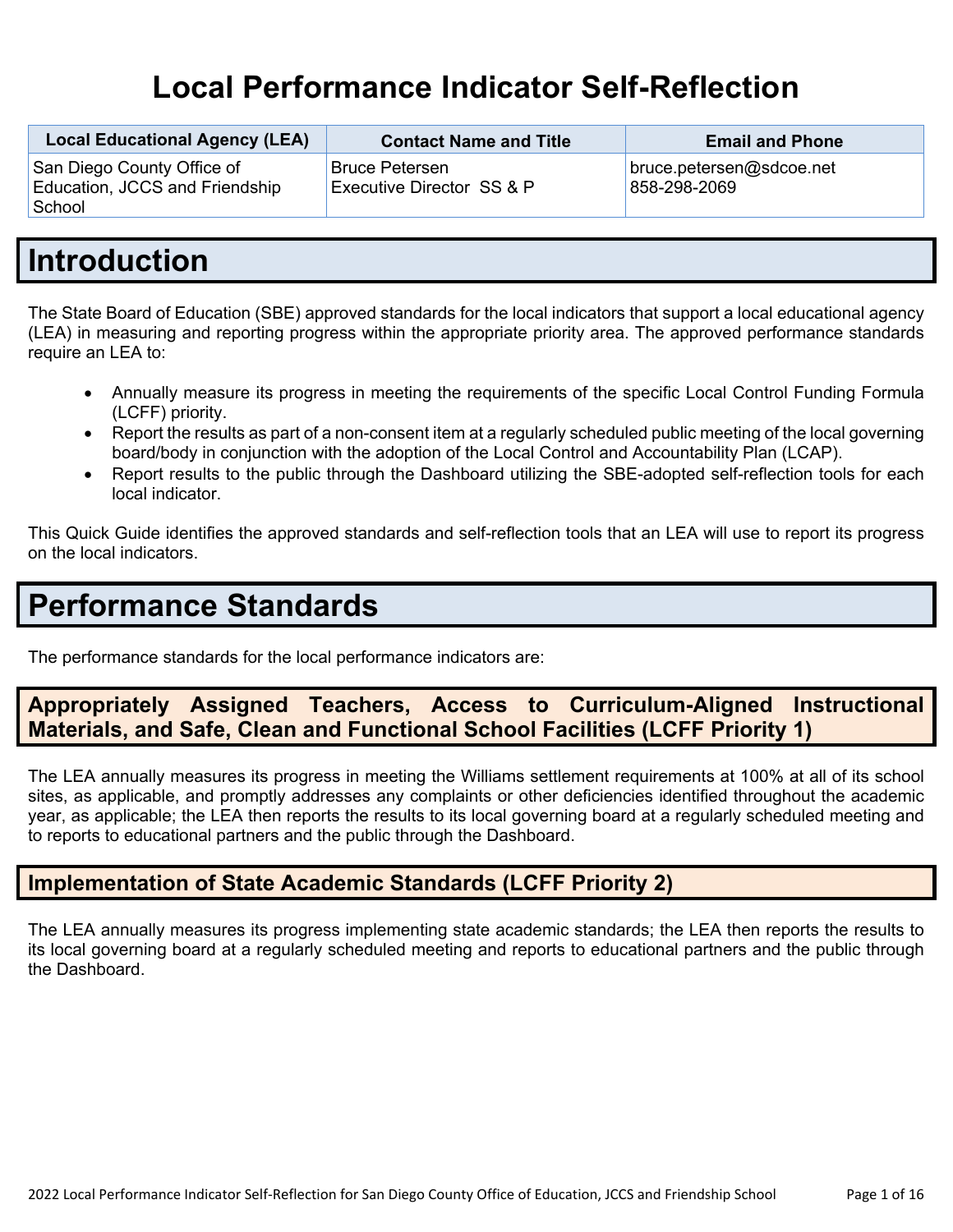# **Parent and Family Engagement (LCFF Priority 3)**

This measure addresses Parent and Family Engagement, including how an LEA builds relationships between school staff and families, builds partnerships for student outcomes and seeks input for decision-making.

LEAs report progress of how they have sought input from parents in decision-making and promoted parent participation in programs to its local governing board or body using the SBE-adopted self-reflection tool for Priority 3 at the same meeting at which the LEA adopts its LCAP, and reports to educational partners and the public through the Dashboard.

# **School Climate (LCFF Priority 6)**

The LEA administers a local climate survey at least every other year that provides a valid measure of perceptions of school safety and connectedness, such as the California Healthy Kids Survey, to students in at least one grade within the grade span(s) that the LEA serves (e.g., K-5, 6-8, 9-12), and reports the results to its local governing board at a regularly scheduled meeting of the local governing board and to educational partners and the public through the Dashboard.

# **Access to a Broad Course of Study (LCFF Priority 7)**

The LEA annually measures its progress in the extent to which students have access to, and are enrolled in, a broad course of study that includes the adopted courses of study specified in the California Education Code (EC) for Grades 1-6 and Grades 7-12, as applicable, including the programs and services developed and provided to unduplicated students and individuals with exceptional needs; the LEA then reports the results to its local governing board at a regularly scheduled meeting and reports to educational partners and the public through the Dashboard.

# **Coordination of Services for Expelled Students – County Office of Education (COE) Only (LCFF Priority 9)**

The county office of education (COE) annually measures its progress in coordinating instruction as required by California EC Section 48926; the COE then reports the results to its local governing board at a regularly scheduled meeting and reports to educational partners and the public through the Dashboard.

# **Coordination of Services for Foster Youth – COE Only (LCFF Priority 10)**

The COE annually measures its progress in coordinating services for foster youth; the COE then reports the results to its local governing board at a regularly scheduled meeting and reports to educational partners and the public through the Dashboard.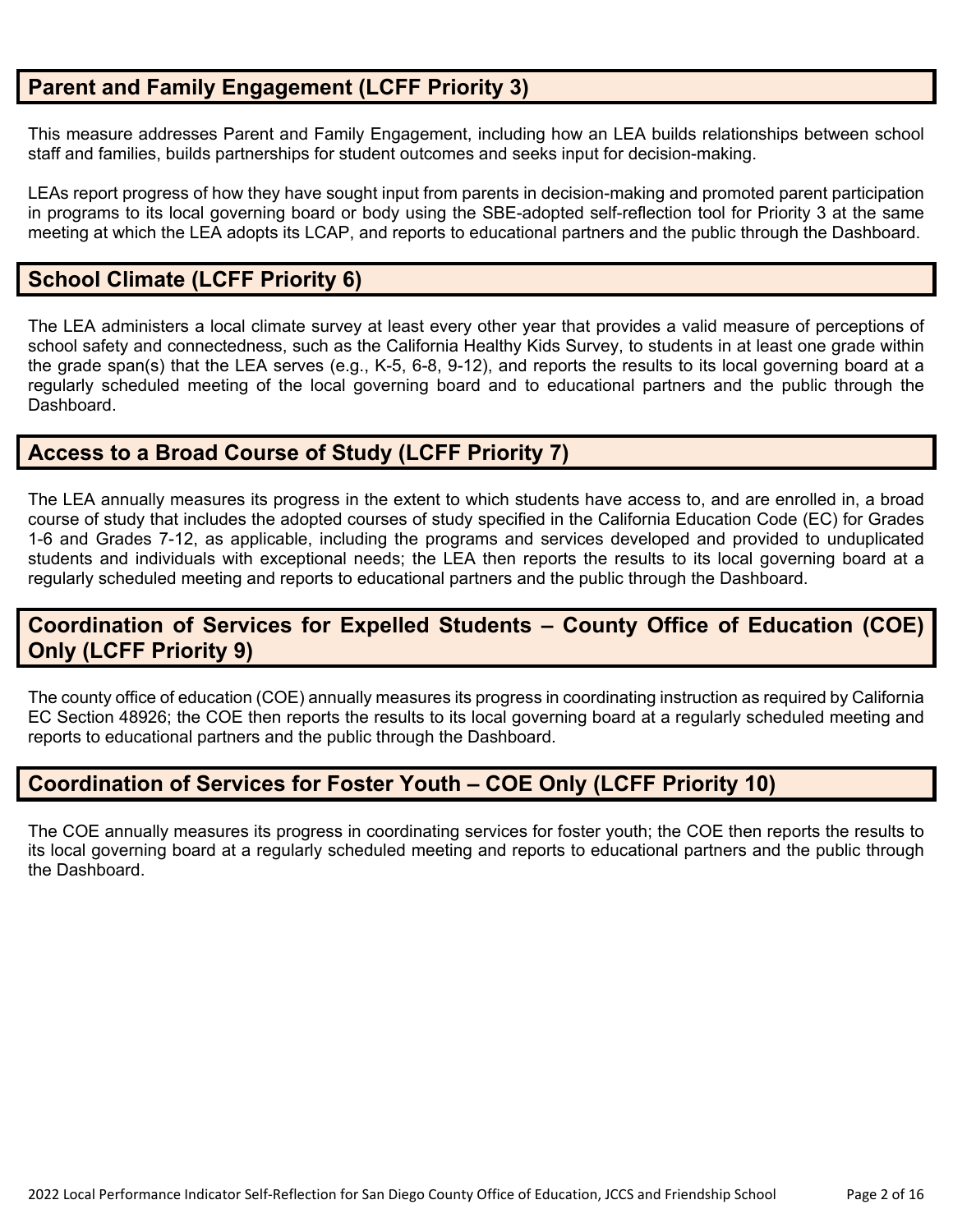# **Self-Reflection Tools**

An LEA uses the self-reflection tools included within the Dashboard to report its progress on the local performance indicator to educational partners and the public.

The self-reflection tools are embedded in the web-based Dashboard system and are also available in Word document format. In addition to using the self-reflection tools to report its progress on the local performance indicators to educational partners and the public, an LEA may use the self-reflection tools as a resource when reporting results to its local governing board. The approved self-reflection tools are provided below.

# **Appropriately Assigned Teachers, Access to Curriculum-Aligned Instructional Materials, and Safe, Clean and Functional School Facilities (LCFF Priority 1)**

LEAs will provide the information below:

- Number/percentage of misassignments of teachers of ELs, total teacher misassignments, and vacant teacher positions
- Number/percentage of students without access to their own copies of standards-aligned instructional materials for use at school and at home
- Number of identified instances where facilities do not meet the "good repair" standard (including deficiencies and extreme deficiencies)

The Annual Public Hearing on Sufficiency of Textbooks and Instructional Materials was held on Aug.11, 2021, and quarterly reports to the San Diego County Board of Education on July 14, 2021 and Jan. 12, 2022. SDCOE schools are in full compliance with the Williams Act. All textbooks and instructional materials used within our schools are aligned with the California Standards and Frameworks and, in grades K-8, have been selected from the state adopted list of Standards-based materials. SDCOE follows the State Board of Education's adoption cycle for core content materials. All students, including English learners, are provided their own textbooks in core subjects for use in the classroom and to take home to complete required homework assignments.

| <b>Teachers</b>                                | <b>Number</b> | <b>Percent</b> |
|------------------------------------------------|---------------|----------------|
| Misassignments of Teachers of English Learners |               |                |
| Total Teacher Misassignments                   |               |                |
| Vacant Teacher Positions                       |               |                |

| <b>Access to Instructional Materials</b>                                                                            | <b>Number</b> | <b>Percent</b> |
|---------------------------------------------------------------------------------------------------------------------|---------------|----------------|
| Students Without Access to Own Copies of Standards-Aligned Instructional<br>Materials for Use at School and at Home |               |                |

| <b>Facility Conditions</b>                                                               | <b>Number</b> |
|------------------------------------------------------------------------------------------|---------------|
| Identified Instances Where Facilities Do Not Meet The "Good Repair" Standard (Including) |               |
| Deficiencies and Extreme Deficiencies)                                                   |               |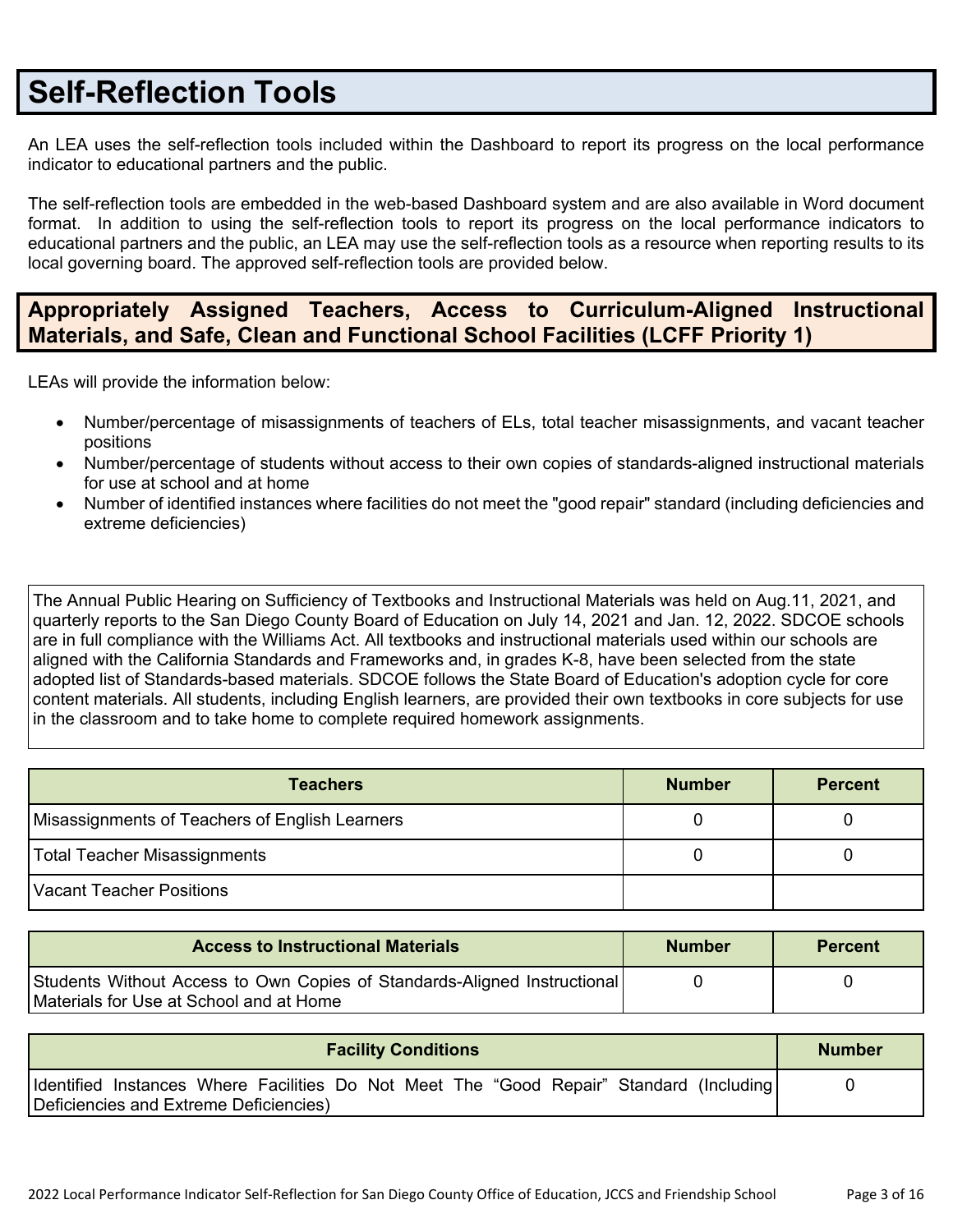# **Implementation of State Academic Standards (LCFF Priority 2)**

LEAs may provide a narrative summary of their progress in the implementation of state academic standards based on locally selected measures or tools (Option 1). Alternatively, LEAs may complete the optional reflection tool (Option 2).

### **OPTION 1: Narrative Summary (Limited to 3,000 characters)**

In the narrative box provided on the Dashboard, identify the locally selected measures or tools that the LEA is using to track its progress in implementing the state academic standards adopted by the state board and briefly describe why the LEA chose the selected measures or tools.

Additionally, summarize the LEA's progress in implementing the academic standards adopted by the SBE, based on the locally selected measures or tools. The adopted academic standards are:

- English Language Arts (ELA) Common Core State Standards for ELA
- English Language Development (ELD) (Aligned to Common Core State Standards for ELA)
- Mathematics Common Core State Standards for Mathematics
- Next Generation Science Standards
- History-Social Science
- Career Technical Education
- Health Education Content Standards
- Physical Education Model Content Standards
- Visual and Performing Arts
- World Language

### **OPTION 2: Reflection Tool**

### **Recently Adopted Academic Standards and/or Curriculum Frameworks**

**1. Rate the LEA's progress in providing professional learning for teaching to the recently adopted academic standards and/or curriculum frameworks identified below.**

- 1 Exploration and Research Phase
- 2 Beginning Development
- 3 Initial Implementation
- 4 Full Implementation
- 5 Full Implementation and Sustainability

| <b>Academic Standards</b>                                 |  | 3 |  |
|-----------------------------------------------------------|--|---|--|
| ELA - Common Core State Standards for ELA                 |  |   |  |
| ELD (Aligned to ELA Standards)                            |  |   |  |
| Mathematics - Common Core State Standards for Mathematics |  |   |  |
| <b>Next Generation Science Standards</b>                  |  |   |  |
| <b>History-Social Science</b>                             |  | 3 |  |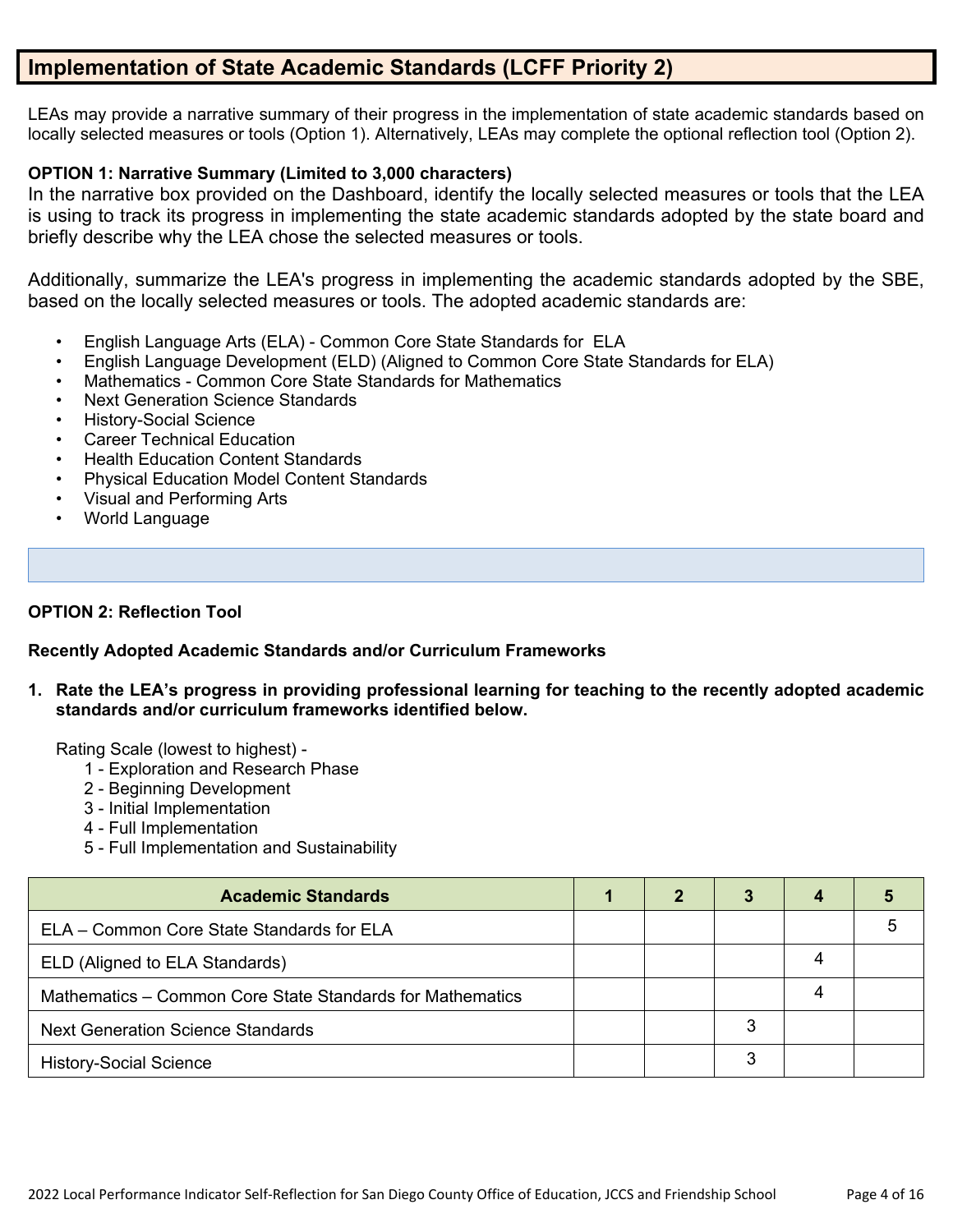**2. Rate the LEA's progress in making instructional materials that are aligned to the recently adopted academic standards and/or curriculum frameworks identified below available in all classrooms where the subject is taught.**

Rating Scale (lowest to highest) -

- 1 Exploration and Research Phase
- 2 Beginning Development
- 3 Initial Implementation
- 4 Full Implementation
- 5 Full Implementation and Sustainability

| <b>Academic Standards</b>                                 |  |   |  |
|-----------------------------------------------------------|--|---|--|
| ELA - Common Core State Standards for ELA                 |  |   |  |
| ELD (Aligned to ELA Standards)                            |  |   |  |
| Mathematics - Common Core State Standards for Mathematics |  |   |  |
| <b>Next Generation Science Standards</b>                  |  | 3 |  |
| <b>History-Social Science</b>                             |  | ຊ |  |

**3. Rate the LEA's progress in implementing policies or programs to support staff in identifying areas where they can improve in delivering instruction aligned to the recently adopted academic standards and/or curriculum frameworks identified below (e.g., collaborative time, focused classroom walkthroughs, teacher pairing).**

- 1 Exploration and Research Phase
- 2 Beginning Development
- 3 Initial Implementation
- 4 Full Implementation
- 5 Full Implementation and Sustainability

| <b>Academic Standards</b>                                 | 2 |   |  |
|-----------------------------------------------------------|---|---|--|
| ELA – Common Core State Standards for ELA                 |   |   |  |
| ELD (Aligned to ELA Standards)                            |   |   |  |
| Mathematics – Common Core State Standards for Mathematics |   |   |  |
| <b>Next Generation Science Standards</b>                  |   | 3 |  |
| <b>History-Social Science</b>                             |   | 3 |  |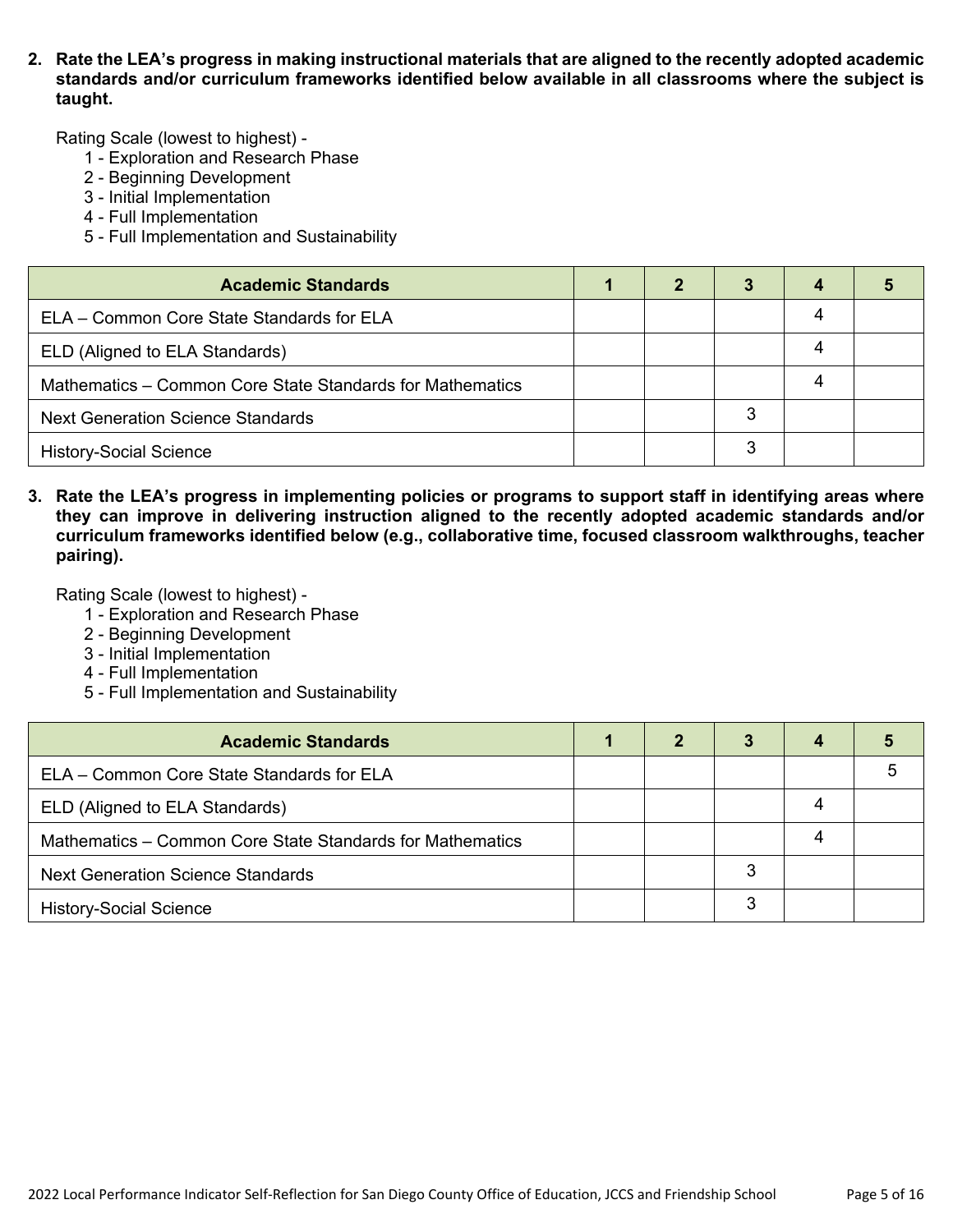### **Other Adopted Academic Standards**

### **4. Rate the LEA's progress implementing each of the following academic standards adopted by the state board for all students.**

Rating Scale (lowest to highest) -

- 1 Exploration and Research Phase
- 2 Beginning Development
- 3 Initial Implementation
- 4 Full Implementation
- 5 Full Implementation and Sustainability

| <b>Academic Standards</b>                         | 2 | 3 |  |
|---------------------------------------------------|---|---|--|
| <b>Career Technical Education</b>                 |   |   |  |
| <b>Health Education Content Standards</b>         |   | 3 |  |
| <b>Physical Education Model Content Standards</b> | ົ |   |  |
| Visual and Performing Arts                        |   | 3 |  |
| World Language                                    | റ |   |  |

#### **Support for Teachers and Administrators**

**5. Rate the LEA's success at engaging in the following activities with teachers and school administrators during the prior school year (including the summer preceding the prior school year).**

Rating Scale (lowest to highest) -

- 1 Exploration and Research Phase
- 2 Beginning Development
- 3 Initial Implementation
- 4 Full Implementation
- 5 Full Implementation and Sustainability

| <b>Academic Standards</b>                                                             |  |  |  |
|---------------------------------------------------------------------------------------|--|--|--|
| Identifying the professional learning needs of groups of teachers or staff as a whole |  |  |  |
| Identifying the professional learning needs of individual teachers                    |  |  |  |
| Providing support for teachers on the standards they have not yet mastered            |  |  |  |

#### **Optional Narrative (Limited to 1,500 characters)**

**6. Provide any additional information in the text box provided in the Dashboard that the LEA believes is relevant to understanding its progress implementing the academic standards adopted by the state board.**

Our LEA is an alternative school district (Juvenile Court and Community Schools). We have used the last several years to implement our integrated ELD instructional framework and are continuing with our created ELA/ELD curriculum. We have also supplemented the ELA/ELD with another curriculum that is multifaceted in levels and supports. In addition, we are currently working with our math instructors to specifically integrate the ELD standards in their planning and teaching, with special emphasis on our English learners, through our math curriculum, our science curriculum and our piloted U.S. and world history. Our goal is to continue to have fully integrated core content areas with our English Language Development standards. Aligning our curriculum in all content areas is ongoing process.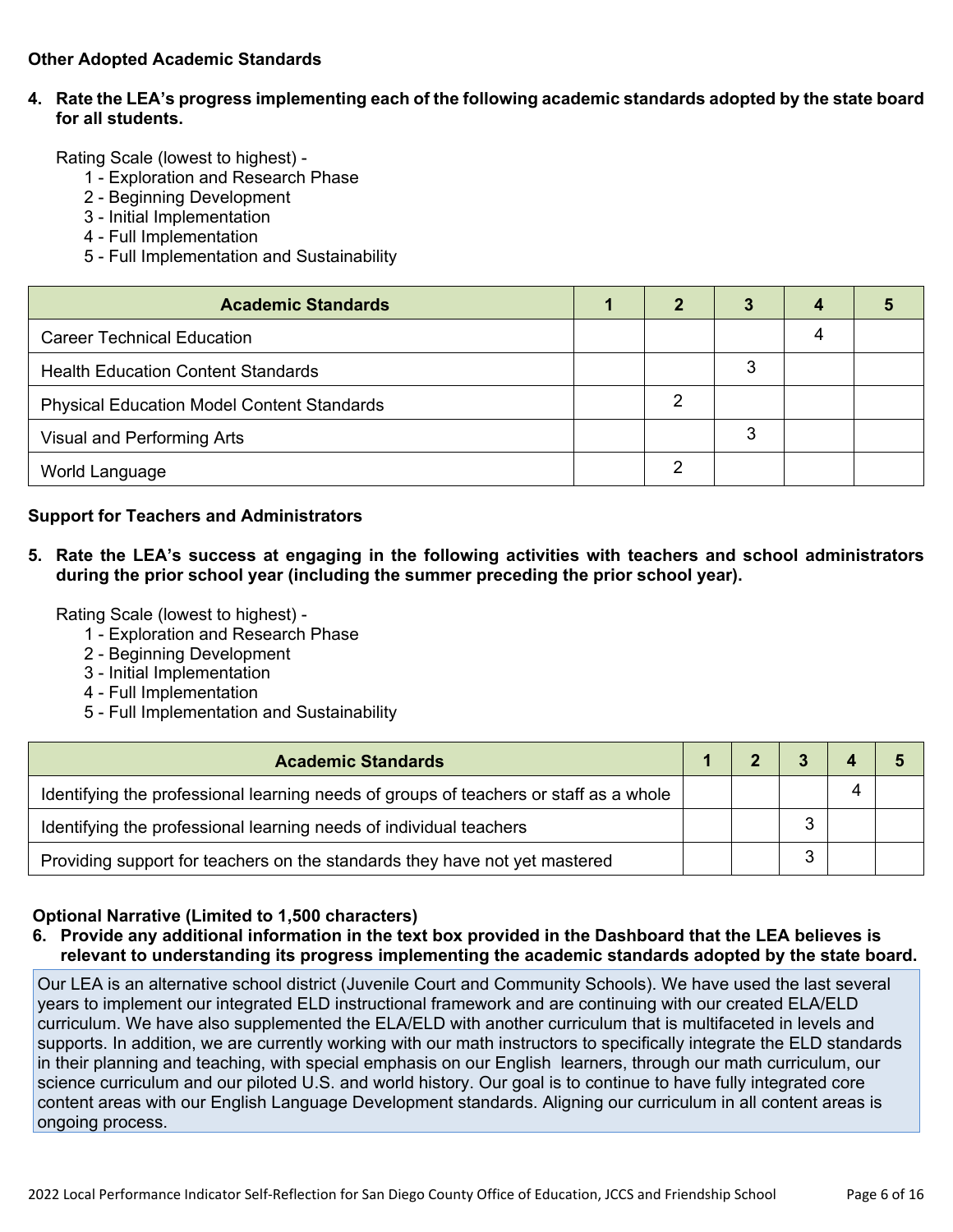# **Parental Involvement and Family Engagement (LCFF Priority 3)**

### **Introduction**

Family engagement is an essential strategy for building pathways to college and career readiness for all students and is an essential component of a systems approach to improving outcomes for all students. More than 30 years of research has shown that family engagement can lead to improved student outcomes (e.g., attendance, engagement, academic outcomes, social emotional learning, etc.).

Consistent with the California Department of Education's (CDE's) Family Engagement Toolkit: <sup>1</sup>

- Effective and authentic family engagement has been described as an intentional partnership of educators, families and community members who share responsibility for a child from the time they are born to becoming an adult.
- To build an effective partnership, educators, families, and community members need to develop the knowledge and skills to work together, and schools must purposefully integrate family and community engagement with goals for students' learning and thriving.

The LCFF legislation recognized the importance of family engagement by requiring LEAs to address Priority 3 within their LCAP. The self-reflection tool described below enables LEAs to reflect upon their implementation of family engagement as part of their continuous improvement process and prior to updating their LCAP.

For LEAs to engage all families equitably, it is necessary to understand the cultures, languages, needs and interests of families in the local area. Furthermore, developing family engagement policies, programs, and practices needs to be done in partnership with local families, using the tools of continuous improvement.

### **Instructions**

This self-reflection tool is organized into three sections. Each section includes research and evidence-based practices in family engagement:

- 1. Building Relationships between School Staff and Families
- 2. Building Partnerships for Student Outcomes
- 3. Seeking Input for Decision-Making

Based on an evaluation of data, including educational partner input, an LEA uses this self-reflection tool to report on its progress successes and area(s) of need related to family engagement policies, programs, and practices. This tool will enable an LEA to engage in continuous improvement and determine next steps to make improvements in the areas identified. The results of the process should be used to inform the LCAP and its development process, including assessing prior year goals, actions and services and in modifying future goals, actions, and services in the LCAP.

LEAs are to implement the following self-reflection process:

- 1. Identify the diverse educational partners that need to participate in the self-reflection process in order to ensure input from all groups of families, staff and students in the LEA, including families of unduplicated students and families of individuals with exceptional needs as well as families of underrepresented students.
- 2. Engage educational partners in determining what data and information will be considered to complete the selfreflection tool. LEAs should consider how the practices apply to families of all student groups, including families of unduplicated students and families of individuals with exceptional needs as well as families of underrepresented students.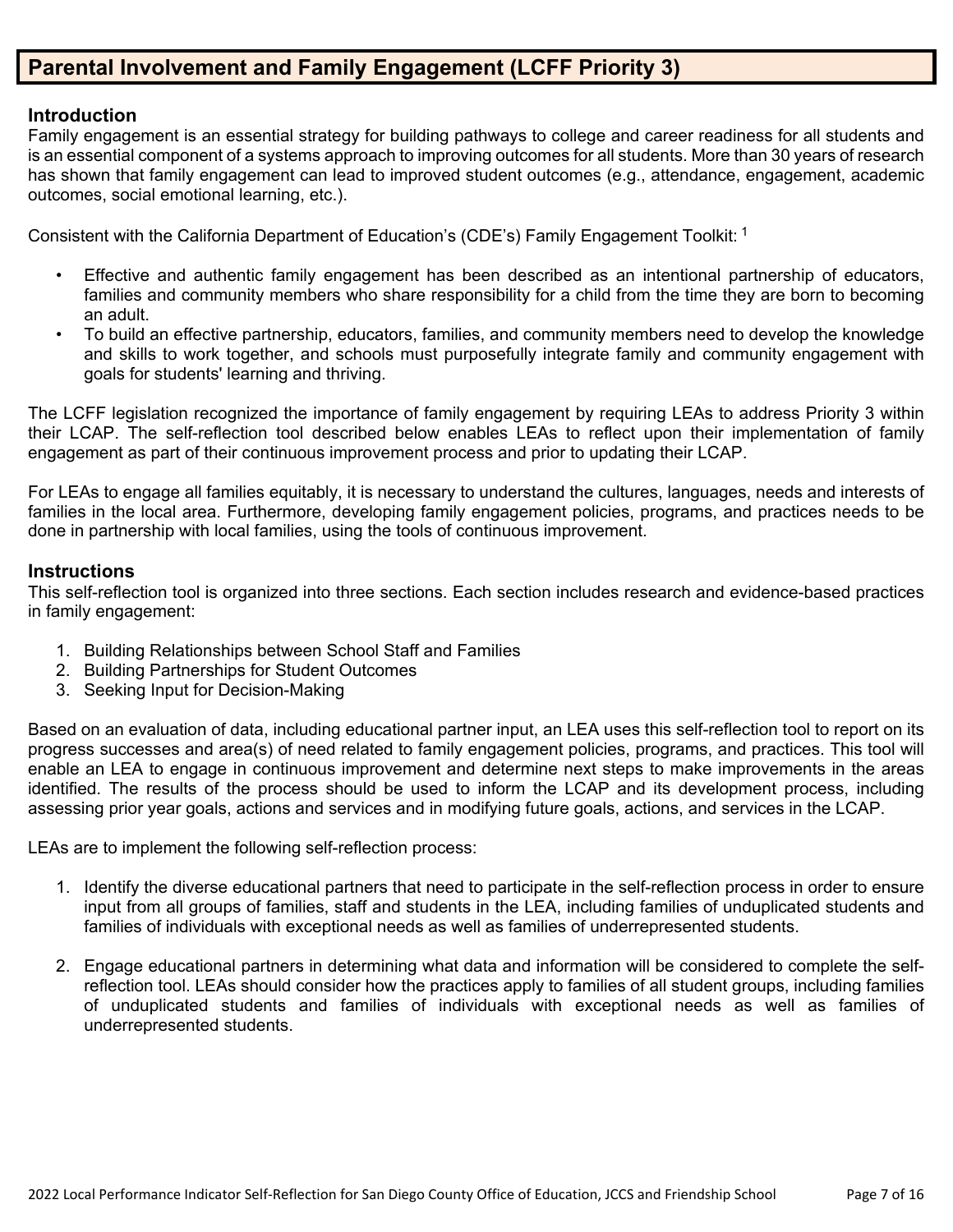- 3. Based on the analysis of educational partner input and local data, identify the number which best indicates the LEA's current stage of implementation for each of the 12 practices using the following rating scale (lowest to highest):
	- 1 Exploration and Research
	- 2 Beginning Development
	- 3 Initial Implementation
	- 4 Full Implementation
	- 5 Full Implementation and Sustainability
- 4. Based on the analysis of educational partner input and local data, respond to each of the prompts pertaining to each section of the tool.
- 5. Use the findings from the self-reflection process to inform the annual update to the LCAP and the LCAP development process, as well as the development of other school and district plans.

### **Sections of the Self-Reflection Tool**

### **Section 1: Building Relationships Between School Staff and Families**

Based on the analysis of educational partner input and local data, identify the number which best indicates the LEA's current stage of implementation for each practice in this section using the following rating scale (lowest to highest):

Rating Scale (lowest to highest) -

- 1 Exploration and Research Phase
- 2 Beginning Development
- 3 Initial Implementation
- 4 Full Implementation
- 5 Full Implementation and Sustainability

|    | <b>Building Relationships</b>                                                                                                                                                                                                           |  |  |  |
|----|-----------------------------------------------------------------------------------------------------------------------------------------------------------------------------------------------------------------------------------------|--|--|--|
|    | Rate the LEA's progress in developing the capacity of staff (i.e.,<br>administrators, teachers, and classified staff) to build trusting and<br>respectful relationships with families.                                                  |  |  |  |
|    | 2. Rate the LEA's progress in creating welcoming environments for<br>all families in the community.                                                                                                                                     |  |  |  |
| 3. | Rate the LEA's progress in supporting staff to learn about each<br>family's strengths, cultures, languages, and goals for their<br>children.                                                                                            |  |  |  |
|    | 4. Rate the LEA's progress in developing multiple opportunities<br>for the LEA and school sites to engage in 2-way<br>communication between families and educators using<br>language that is understandable and accessible to families. |  |  |  |

## **Building Relationships Dashboard Narrative Boxes (Limited to 3,000 characters)**

1. Based on the analysis of educational partner input and local data, briefly describe the LEA's current strengths and progress in Building Relationships Between School Staff and Families.

Parent and Family Liaisons (PFL), parents, and administrators worked jointly to support families with distance learning, return to in-person instruction, social and emotional supports, and virtual parent involvement. The Student and Family Engagement (SAFE) team meets monthly and includes school counselors, PFLs, student transition technicians, and social work interns. Parent involvement and participation is a standing agenda item and is discussed at every meeting. Parent involvement is also discussed at monthly leadership team meetings where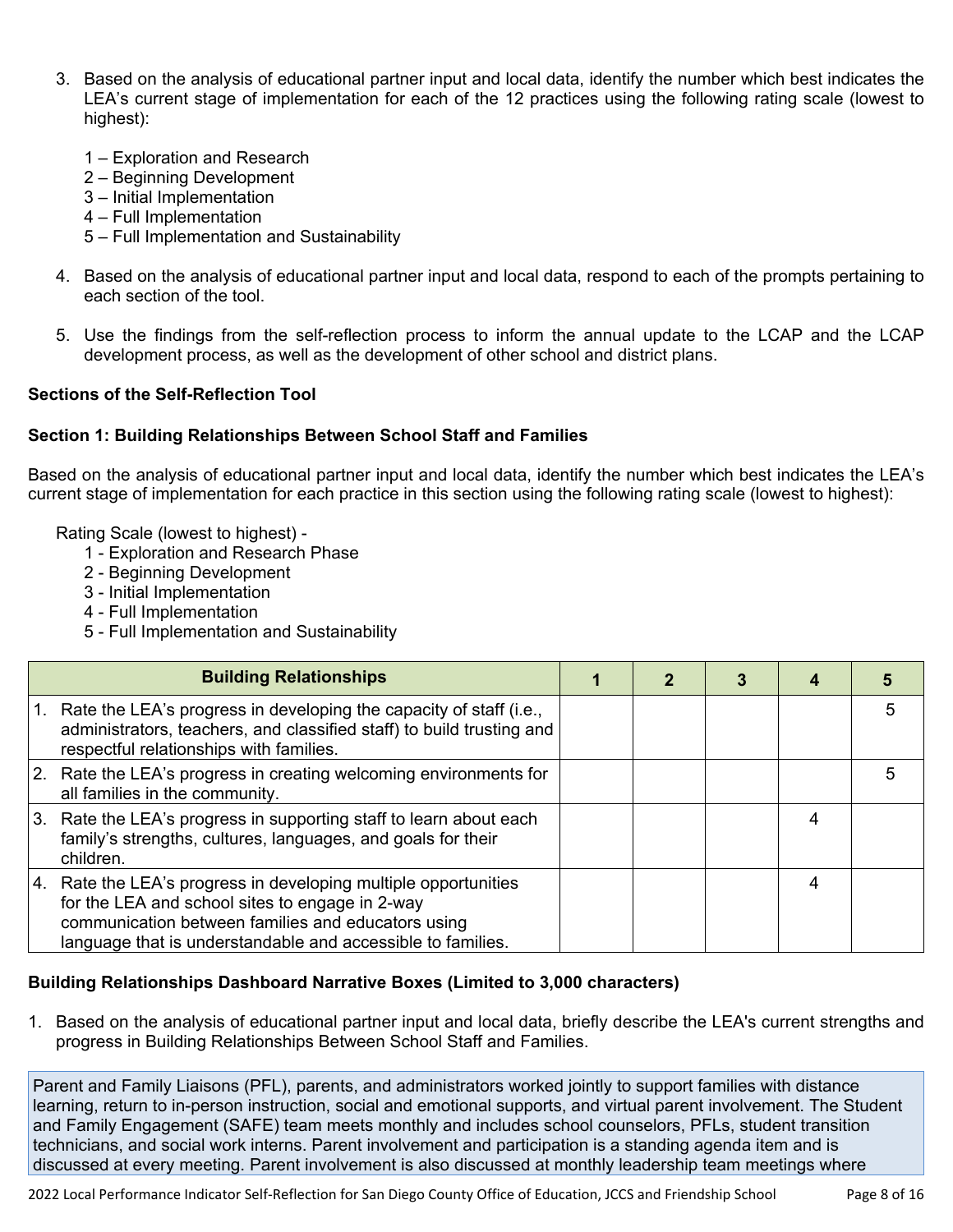opportunities and initiatives are reviewed for further dissemination throughout our schools. Trainings are provided to the following teacher/staff committees: Special Education, Independent Study teachers, English Language Development assistants, attendance clerks, registrars, student support specialists, and office assistants. Expansion of resources in regional office parent centers will extend to all school sites.

2. Based on the analysis of educational partner input and local data, briefly describe the LEA's focus area(s) for improvement in Building Relationships Between School Staff and Families.

A focus for improvement will be to continue exploring multiple methods of family involvement in a virtual space while also expanding opportunities for on-site resource opportunities and community events that include participation by teachers and other school staff. More social and emotional learning (SEL) and restorative practice (RP) opportunities have been requested by families, and we will continue to expand these offerings. School social workers closely collaborate with Parent and Family Liaisons to develop SEL/RP workshop content for families. School exhibitions provide spaces for family engagement with school staff and other educational partners. We will continue to expand our exhibitions and other extended learning opportunities. Families are also viewed as a resource to our schools, and we are working collaboratively to develop learning options taught by parents with families and schools staff as the learners.

3. Based on the analysis of educational partner input and local data, briefly describe how the LEA will improve engagement of underrepresented families identified during the self-reflection process in relation to Building Relationships Between School Staff and Families.

The Student and Family Engagement group along with our leadership and District Equity Leadership Team will analyze regional, program-wide, and county data to inform our planning and educational partner development. Through continued responsiveness to requested resources, support, and trainings with information gathered through enrollment surveys, parent leader feedback, and community event evaluations, we will plan engagement opportunities that reflect expressed needs. We will continue to offer in-person, virtual, and hybrid events to create flexibility for family participation as parents have indicated that while they enjoy gathering at school sites and engaging in restorative field trips, virtual events can be easier to join. Community schools will continue to expand supports available at school sites and identify key partners to incorporate into our school communities in order to provide our families with the resources they need to support student success.

## **Section 2: Building Partnerships for Student Outcomes**

Based on the analysis of educational partner input and local data, identify the number which best indicates the LEA's current stage of implementation for each practice in this section using the following rating scale (lowest to highest):

- 1 Exploration and Research Phase
- 2 Beginning Development
- 3 Initial Implementation
- 4 Full Implementation
- 5 Full Implementation and Sustainability

|      | <b>Building Partnerships</b>                                                                                                                                                                                      |  |  |   |
|------|-------------------------------------------------------------------------------------------------------------------------------------------------------------------------------------------------------------------|--|--|---|
| 5.   | Rate the LEA's progress in providing professional learning and<br>support to teachers and principals to improve a school's capacity<br>to partner with families.                                                  |  |  |   |
| l 6. | Rate the LEA's progress in providing families with information<br>and resources to support student learning and development in<br>the home.                                                                       |  |  | 5 |
| 17.  | Rate the LEA's progress in implementing policies or programs for<br>teachers to meet with families and students to discuss student<br>progress and ways to work together to support improved student<br>outcomes. |  |  |   |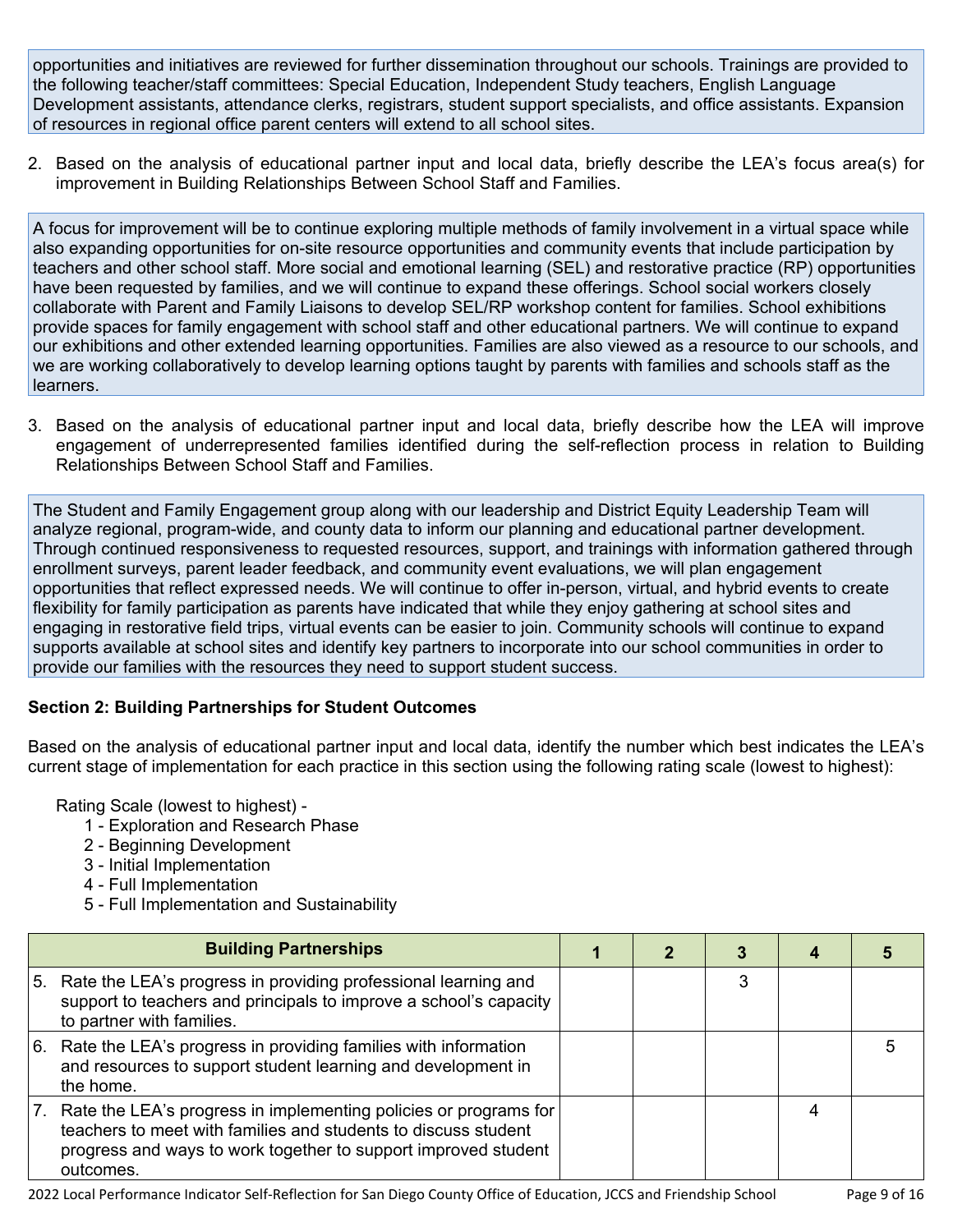| <b>Building Partnerships</b>                                                                                                                                        |  |  |  |
|---------------------------------------------------------------------------------------------------------------------------------------------------------------------|--|--|--|
| 8. Rate the LEA's progress in supporting families to understand and $\vert$<br>exercise their legal rights and advocate for their own students<br>and all students. |  |  |  |

### **Building Partnerships Dashboard Narrative Boxes (Limited to 3,000 characters)**

1. Based on the analysis of educational partner input and local data, briefly describe the LEA's current strengths and progress in Building Partnerships for Student Outcomes.

Ongoing phone calls, parent-teacher conferences, student-led conferences, Design Jams, and school reports provide opportunities for parent involvement and discussion of student progress. Additional opportunities for discussion of student progress occur via distance transition planning, IEP meetings, and teacher calls to parents. Remote workshops and trainings are available during the day and evening. Parent support, including translation and information, is provided for IEPs, transition meetings (both from a custodial setting to home and from community schools to home district), parent-teacher conferences, student exhibitions of learning, and school open houses. Specific activities, workshops, training opportunities, and "Coffee with the Principal" meetings included topics such as: academic success (a-g Requirements, AB 2121, and local and state assessments among others), transition opportunities, attendance, financial aid and scholarships, restorative practices, human trafficking and CSEC, drug, tobacco use and vaping, use of technology, Career Readiness and Technical Education (CRTE), and Visual and Performing Arts (VAPA) information was provided.

2. Based on the analysis of educational partner input and local data, briefly describe the LEA's focus area(s) for improvement in Building Partnerships for Student Outcomes.

A focus area will be to increase communication on parent involvement activities, student progress, current research, available resources, in-person and distance opportunities. Implementation of a new student information system, and related training materials and workshops will provide families with the tools to access the parent portal, further increasing accessibility of information on student progress. Improvement of our notification system through daily reports and staff training will support increased accuracy and will alert staff when further outreach is required. Expansion of the notification system to include additional texting features will improve communication with our parents in their preferred method of outreach. Updating and expanding resources on our website will allow for further dissemination of information and resources. We will also continue to expand opportunities for student exhibitions of learning through student-led conferences and Design Jams, which include our educational partners in the development and execution of events that highlight student growth in academics, career technical education, and visual and performing arts.

3. Based on the analysis of educational partner input and local data, briefly describe how the LEA will improve engagement of underrepresented families identified during the self-reflection process in relation to Building Partnerships for Student Outcomes.

We will continue to engage our families via our identified areas of strength parent-teacher conferences, student-led conferences, Design Jams, and school reports provide opportunities for parent involvement and discussion of student progress. Additional opportunities for discussion of student progress occur via distance transition planning, IEP meetings and teacher calls to parents. Our further work will include expanding opportunities for shared experiences through student exhibitions and student/family feedback on the opportunities that are most engaging and successful from their perspective.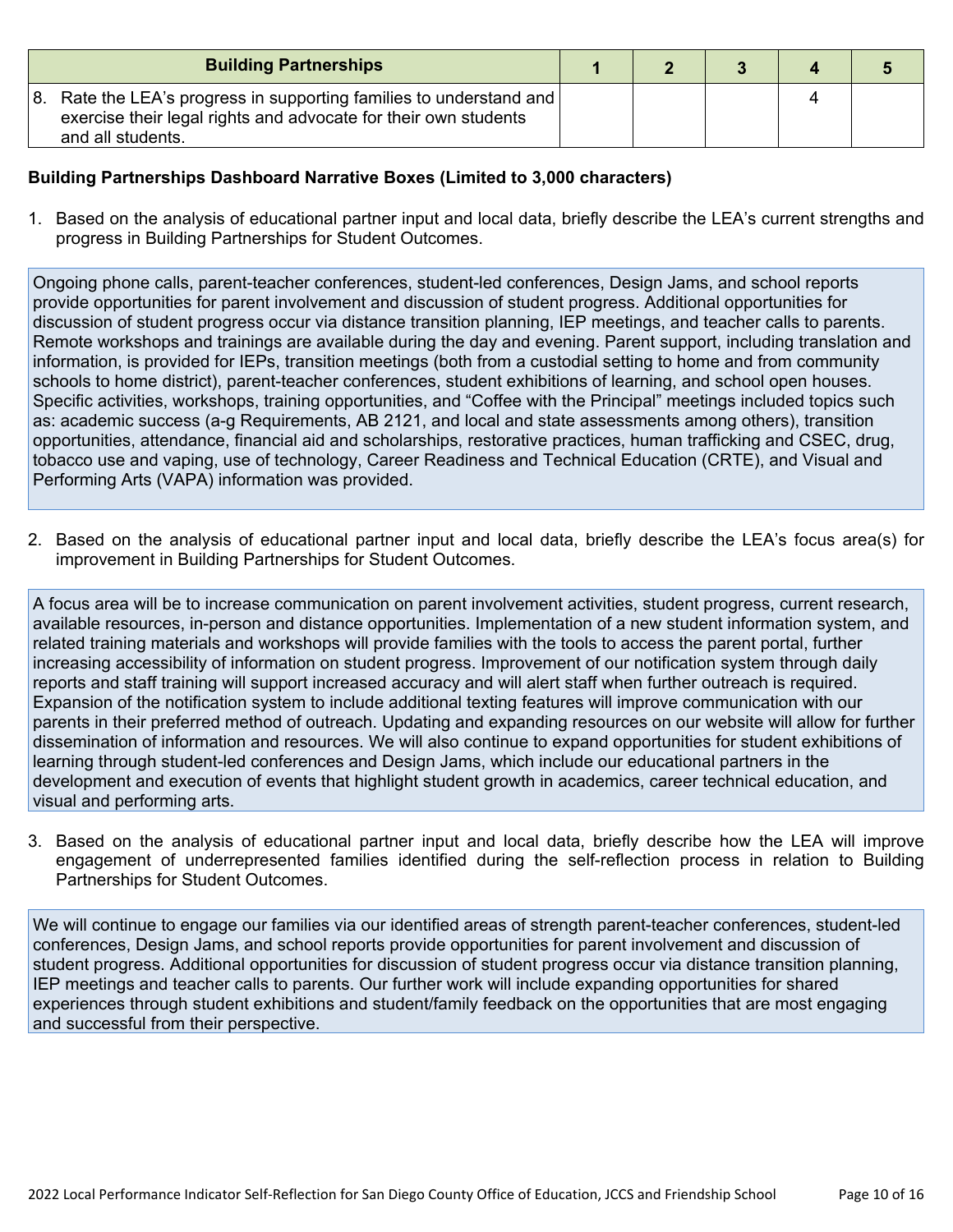### **Section 3: Seeking Input for Decision-Making**

Based on the analysis of educational partner input and local data, identify the number which best indicates the LEA's current stage of implementation for each practice in this section using the following rating scale (lowest to highest):

Rating Scale (lowest to highest) -

- 1 Exploration and Research Phase
- 2 Beginning Development
- 3 Initial Implementation
- 4 Full Implementation
- 5 Full Implementation and Sustainability

| <b>Seeking Input</b>                                                                                                                                                                                                                                  |  |   |  |
|-------------------------------------------------------------------------------------------------------------------------------------------------------------------------------------------------------------------------------------------------------|--|---|--|
| Rate the LEA's progress in building the capacity of and<br>9.<br>supporting principals and staff to effectively engage families in<br>advisory groups and with decision-making.                                                                       |  | 4 |  |
| 10. Rate the LEA's progress in building the capacity of and<br>supporting family members to effectively engage in advisory<br>groups and decision-making.                                                                                             |  | 4 |  |
| 11. Rate the LEA's progress in providing all families with<br>opportunities to provide input on policies and programs, and<br>implementing strategies to reach and seek input from any<br>underrepresented groups in the school community.            |  | 4 |  |
| 12. Rate the LEA's progress in providing opportunities to have<br>families, teachers, principals, and district administrators work<br>together to plan, design, implement and evaluate family<br>engagement activities at school and district levels. |  | 4 |  |

### **Seeking Input for Decision-Making Dashboard Narrative Boxes (Limited to 3,000 characters)**

1. Based on the analysis of educational partner input and local data, briefly describe the LEA's current strengths and progress in Seeking Input for Decision-Making.

Parent trainings and workshops continued in a virtual format. Parent feedback at virtual outreach events, LCAP community forums, and educational partners surveys were used to guide the creation of the 2022-23 LCAP goals, actions, and services, which align with our SPSAs goals and WASC action plans. DPAC and DELAC members have been active leaders in contributing to engaging additional parents. Information regarding the PFEP is continuously provided via workgroups, at parent meetings and via the district website. PFEP is distributed at SSC/ELAC and DELAC leadership meetings. Parent feedback on SPSA development and LCAP goals is solicited, encouraged, and has been a key element in the development of our LCAP. Parents provided feedback and planning support for the development of workshops, parent trainings, social and emotional learning activities, and educational book clubs via phone interviews, request at district meetings, feedback during "Coffee with the Principal," and small group discussion.

2. Based on the analysis of educational partner input and local data, briefly describe the LEA's focus area(s) for improvement in Seeking Input for Decision-Making.

A focus area will be to increase communication on parent involvement activities, student progress, current research, available resources, in-person, and distance opportunities. Implementation of a new student information system and related training materials and workshops will provide families with the tools to access the parent portal, further increasing accessibility of information on student progress. Improvement of our notification system through daily reports and staff training will support increased accuracy and will alert staff when further outreach is required. Expansion of the notification system to include additional texting features will improve communication with our parents in their preferred method of outreach. Updating and expanding resources on our website will allow for further

2022 Local Performance Indicator Self-Reflection for San Diego County Office of Education, JCCS and Friendship School Page 11 of 16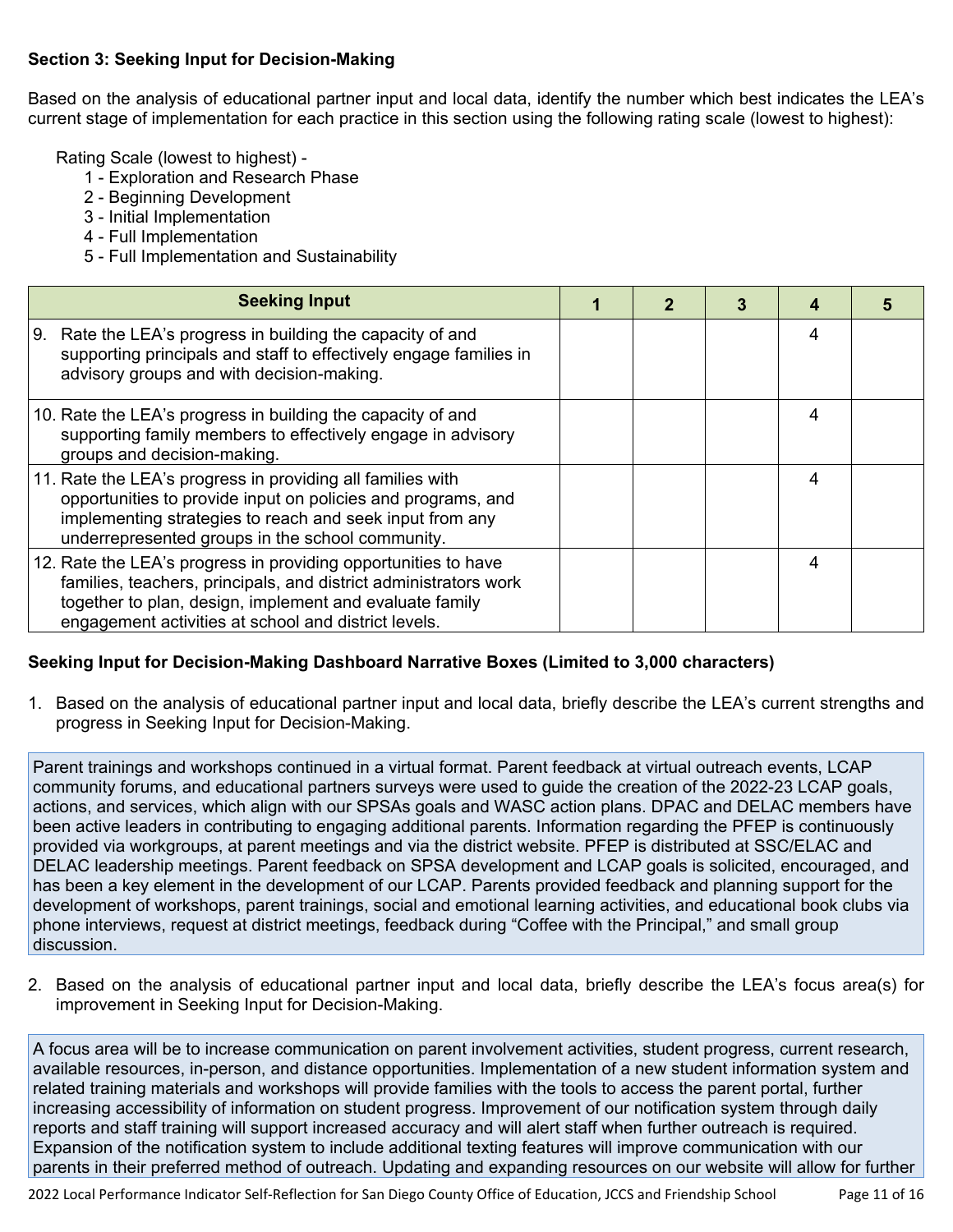dissemination of information and resources. We will also continue to expand opportunities for student exhibitions of learning through student-led conferences and Design Jams, which include our educational partners in the development and execution of events that highlight student growth in academics, career technical education, and visual and performing arts.

3. Based on the analysis of educational partner input and local data, briefly describe how the LEA will improve engagement of underrepresented families identified during the self-reflection process in relation to Seeking Input for Decision-Making.

The Student and Family Engagement group along with our leadership and District Equity Leadership Team will analyze regional, program-wide, and county data to inform our planning and educational partner development. Through continued responsiveness to requested resources, support, and trainings with information gathered through enrollment surveys, parent leader feedback, and community event evaluations, we will plan engagement opportunities that reflect expressed needs. We will continue to offer in-person, virtual, and hybrid events to create flexibility for family participation as parents have indicated that while they enjoy gathering at school sites and engaging in restorative field trips, virtual events can be easier to join. Community schools will continue to expand supports available at school sites and identify key partners to incorporate into our school communities in order to provide our families with the resources they need to support student success.

# **School Climate (LCFF Priority 6)**

LEAs will provide a narrative summary of the local administration and analysis of a local climate survey that captures a valid measure of student perceptions of school safety and connectedness in at least one grade within the grade span (e.g., K–5, 6– 8, 9–12) in a text box provided in the California School Dashboard (response limited to 3,000 characters). LEAs will have an opportunity to include differences among student groups, and for surveys that provide an overall score, such as the California Healthy Kids Survey, report the overall score for all students and student groups. This summary may also include an analysis of a subset of specific items on a local survey and additional data collection tools that are particularly relevant to school conditions and climate.

- 1. **DATA:** Reflect on the key learnings from the survey results and share what the LEA learned.
- 2. **MEANING:** What do the disaggregated results (if applicable) of the survey and other data collection methods reveal about schools in the LEA, such as areas of strength or growth, challenges, and barriers?
- 3. **USE:** What revisions, decisions, or actions has, or will, the LEA implement in response to the results for continuous improvement purposes? Why? If you have already implemented actions, did you see the results you were seeking?

Evidence: The LEA administers a survey, as specified, and reports the results to its local governing board and through the local data selection option in the Dashboard.

This data appears to show a strength in students' feelings of connectivity to both their school and to one another. In addition, it shows that our work in positive school culture is having a great effect on the atmosphere of the school as far as connectedness. The areas for growth appear to continue to be the feelings of safety. This is a challenge that will need to be further investigated.

**Connectedness** 

\*78% of students feel adults have High Expectations

- \*71% of students feel they that there are caring adults in school
- \*65% School Connectedness
- \*75% of students feel that teachers treat students fairly

School Safety

- 71% of students feel safe at school
- This data is from our 2021-22 California Healthy Kids Survey (CHKS) SDCOE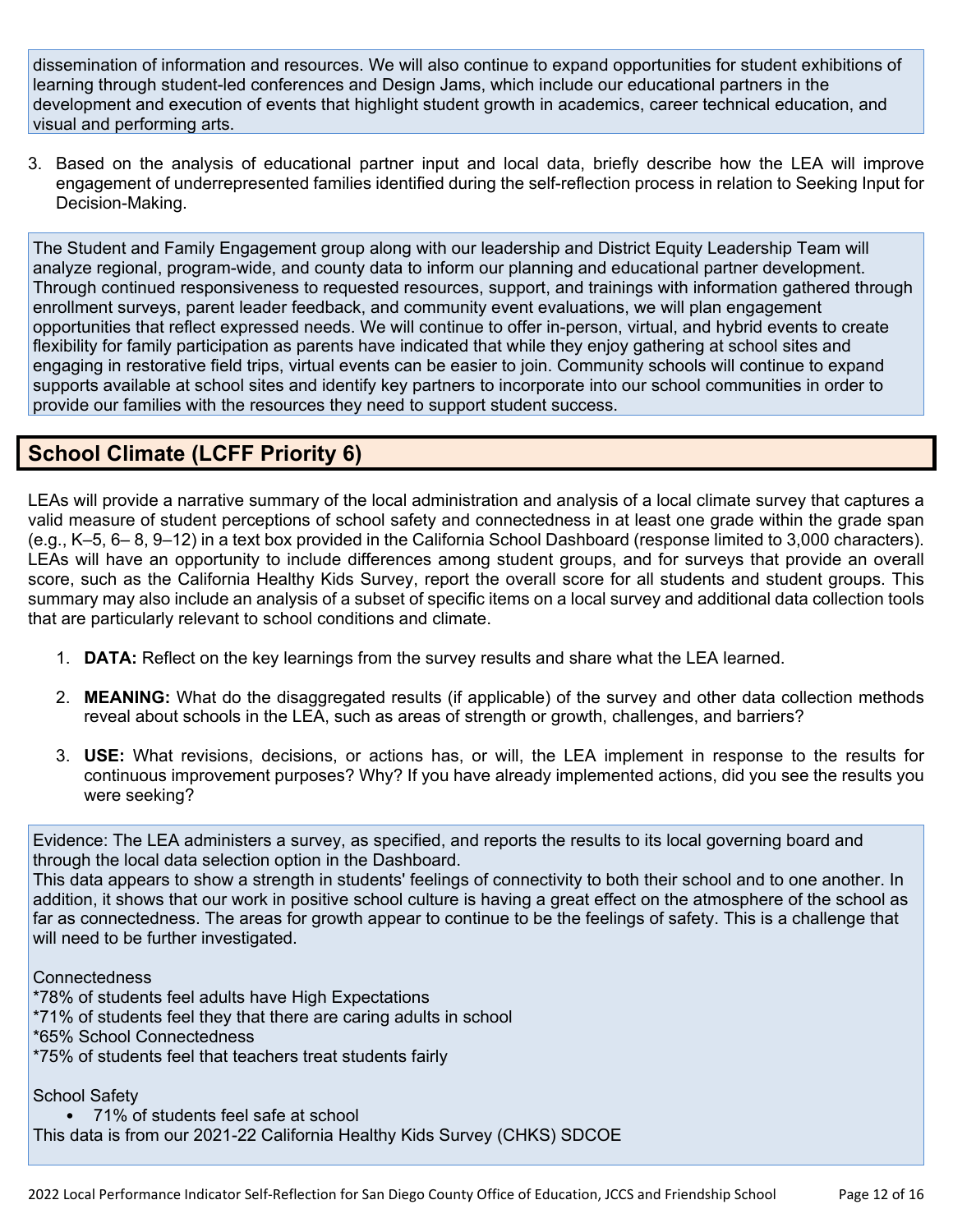# **Access to a Broad Course of Study (LCFF Priority 7)**

LEAs provide a narrative summary of the extent to which all students have access to and are enrolled in a broad course of study by addressing, at a minimum, the following four prompts:

- 1. Briefly identify the locally selected measures or tools that the LEA is using to track the extent to which all students have access to, and are enrolled in, a broad course of study, based on grade spans, unduplicated student groups, and individuals with exceptional needs served. (response limited to 1,500 characters)
- 2. Using the locally selected measures or tools, summarize the extent to which all students have access to, and are enrolled in, a broad course of study. The summary should identify any differences across school sites and student groups in access to, and enrollment in, a broad course of study, and may describe progress over time in the extent to which all students have access to, and are enrolled in, a broad course of study. (response limited to 1,500 characters)
- 3. Given the results of the tool or locally selected measures, identify the barriers preventing the LEA from providing access to a broad course of study for all students. (response limited to 1,500 characters)
- 4. In response to the results of the tool or locally selected measures, what revisions, decisions, or new actions will the LEA implement, or has the LEA implemented, to ensure access to a broad course of study for all students? (response limited to 1,500 characters)

We are an alternative school with a transient student population, and we have systems in place to ensure our students have access to, and are enrolled in, a broad course of study, based on grade spans, unduplicated student groups, and individuals with exceptional needs. During our enrollment process, every student undergoes a transcript review (by a school counselor and student support specialist), reading and mathematics assessments, a career/interests survey, and, when needed, a review of their IEP (by a special education teacher). Our counselors then work with our school office staff and school administrators to ensure our students are enrolled in the right courses and a broad course of study that advances them toward culmination/graduation based on our graduation requirements and course list. At each grading period, counselors review student transcripts to ensure students are taking a broad course of study that advances students toward culmination/graduation.

We have four CDS codes in our LEA: Court Schools (schools in detention facilities), Community Schools (serving students who have been expelled or referred from their districts, social services, or probation), San Pasqual Academy (serving foster youth at a residential facility), and Monarch School (serving students impacted by homelessness). Each CDS code enhances our orientation/transcript review and scheduling process in ways that best meet the needs of their student population. For example, San Pasqual Academy is long-term, and there is a stronger college-going culture, where a full a-g course load en route to admission to a four-year university is offered. In our Court Schools, we have a shorter term placement, so in addition to a-g approved courses, students are exposed to a wider range of CTE options, including graphic arts and fire science. At Monarch, the emphasis is greater on social and emotional learning, thus all high school students have access to social and emotional learning courses, in addition to a full a-g course load. Finally, our Community Schools, due to their size and shorter terms are limited in their foreign language and science labs of a-g. However, the strategies offered are more flexible, such as Independent Study, which allow students to personalize their learning experience based on their future plans while offering more opportunities for a-g courses.

Some barriers that can prevent our LEA from providing a broad course of study for all students include the fact that our sites are small (to meet the needs of our student population) and with so few teachers at each site, we are only able to offer a limited amount of courses in any given grading period. Another barrier is our students transiency (movement between sites), which can lead students to earning only partial course credit in one of our CDS codes and then landing in one of our other CDS codes without the immediate ability to close the partial (and complete the course). A third barrier that we face in providing a broad course of study for all students is the challenge we have with student attendance. Many of our students struggle to attend school consistently due to housing insecurity, mental health challenges, appointments with lawyers and special advocates, etc., and this leads to challenges with ensuring students are taking and completing the exact courses they need within our broad course of study.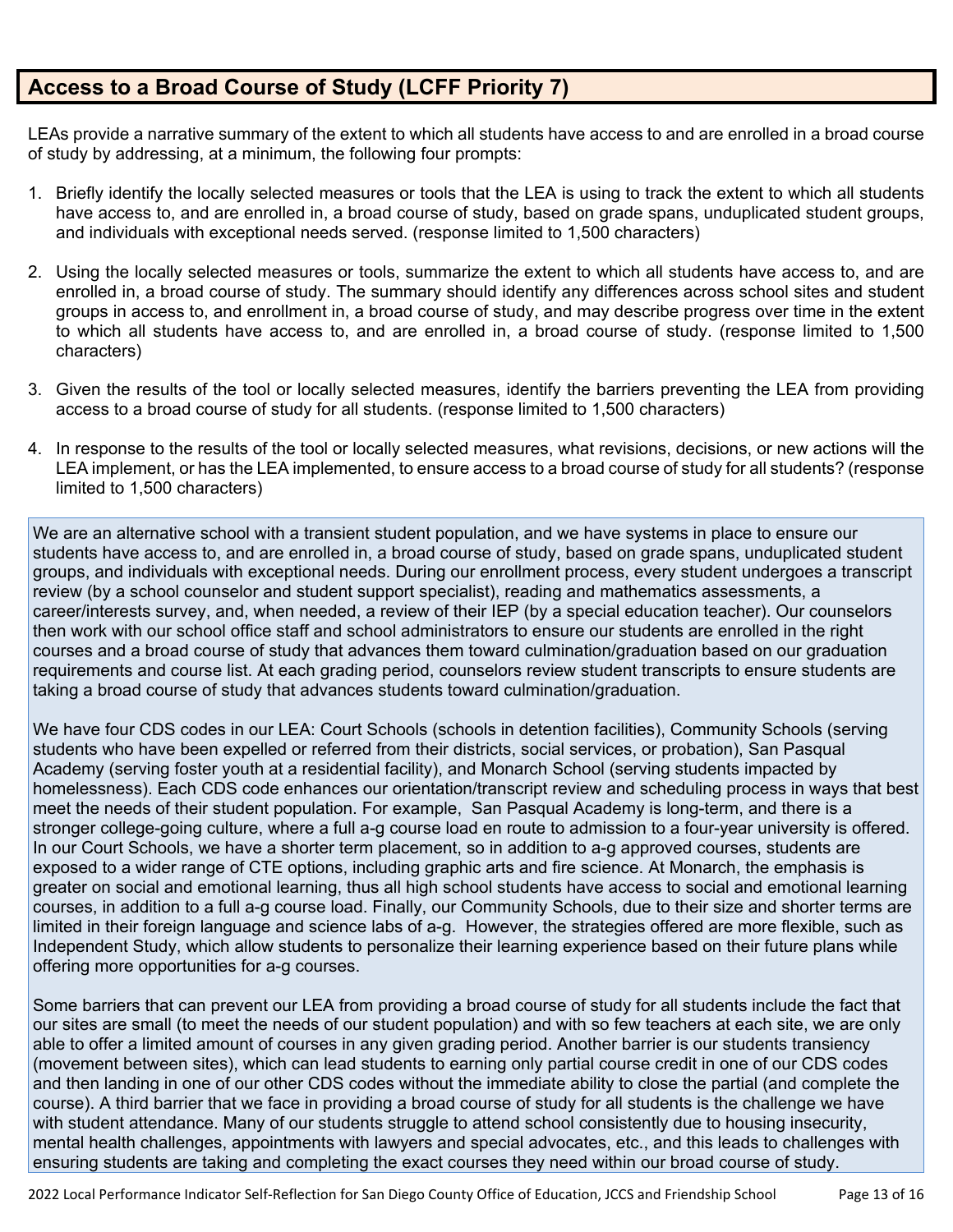Our LEA is seeking to address the barriers we face in the following ways. First, we are updating our curriculum to better meet the needs of our students' diverse transcript needs through consistency in curriculum and professional learning focused on stronger instructional strategies. Second, we are moving our system toward having more broad supplemental course sequences where students can take "Critical Literacy 1, 2, or 3" for example and thus engage in the literacy learning they need based on their skill level and transcripts without having to worry about duplicating courses or leaving courses only partially complete (because students would just pick up where they left off after moving to a new CDS code in our LEA). Third, we are implementing a multi-tiered system of support (MTSS) to help improve student attendance and a broad range of needs that would preclude them from being heavily involved in their school program and thus missing out on the opportunities for them to maximize their time.

# **Coordination of Services for Expelled Students – COE Only (LCFF Priority 9)**

### **Assess the degree of implementation of the progress in coordinating instruction for expelled students in your county.**

- 1 Exploration and Research Phase
- 2 Beginning Development
- 3 Initial Implementation
- 4 Full Implementation
- 5 Full Implementation and Sustainability

|    | <b>Coordinating Instruction</b>                                                                                                                                                                                                                                           |                           | $\overline{2}$            | 3                         | 4                         | 5                         |
|----|---------------------------------------------------------------------------------------------------------------------------------------------------------------------------------------------------------------------------------------------------------------------------|---------------------------|---------------------------|---------------------------|---------------------------|---------------------------|
| 1. | Assessing status of triennial plan<br>for providing educational services<br>to all expelled students in the<br>county, including:                                                                                                                                         | [No response<br>required] | [No response<br>required] | [No response<br>required] | [No response<br>required] | [No response<br>required] |
|    | a. Review of required outcome<br>data.                                                                                                                                                                                                                                    |                           |                           |                           | $\overline{4}$            |                           |
|    | b. Identifying existing educational<br>alternatives for expelled pupils,<br>gaps in educational services to<br>expelled pupils, and strategies<br>for filling those service gaps.                                                                                         |                           |                           |                           |                           | 5                         |
|    | c. Identifying alternative<br>placements for pupils who are<br>expelled and placed in district<br>community day school<br>programs, but who fail to meet<br>the terms and conditions of<br>their rehabilitation plan or who<br>pose a danger to other district<br>pupils. |                           |                           |                           |                           | 5                         |
| 2. | Coordinating on development and<br>implementation of triennial plan<br>with all LEAs within the county.                                                                                                                                                                   |                           |                           |                           |                           | 5                         |
| 3. | Establishing ongoing collaboration<br>and policy development for<br>transparent referral process for<br>LEAs within the county to the<br>county office of education or other<br>program options, including                                                                |                           |                           |                           |                           | 5                         |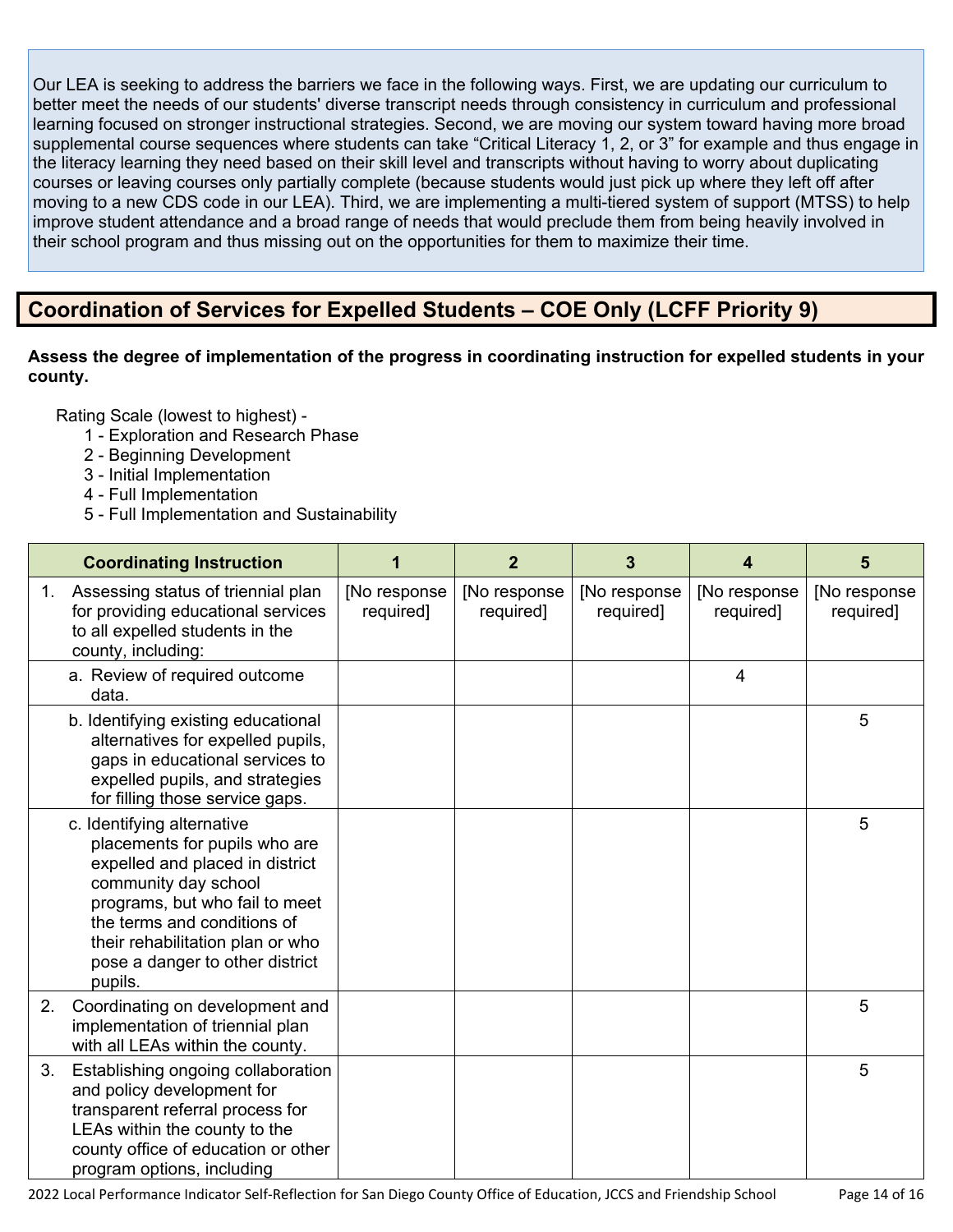| <b>Coordinating Instruction</b>                                                                                                                                                 |  |  |  |
|---------------------------------------------------------------------------------------------------------------------------------------------------------------------------------|--|--|--|
| dissemination to all LEAs within<br>the county a menu of available<br>continuum of services for expelled<br>students.                                                           |  |  |  |
| Developing memorandum of<br>4.<br>understanding regarding the<br>coordination of partial credit<br>policies between district of<br>residence and county office of<br>education. |  |  |  |

# **Coordination of Services for Foster Youth – COE Only (LCFF Priority 10)**

### **Assess the degree of implementation of coordinated service program components for foster youth in your county.**

- 1 Exploration and Research Phase
- 2 Beginning Development
- 3 Initial Implementation
- 4 Full Implementation
- 5 Full Implementation and Sustainability

| <b>Coordinating Services</b>                                                                                                                                                                                                                                                                                                                                                                                                                                                              | 1 | $\mathbf{2}$ | 3 | 4 | 5 |
|-------------------------------------------------------------------------------------------------------------------------------------------------------------------------------------------------------------------------------------------------------------------------------------------------------------------------------------------------------------------------------------------------------------------------------------------------------------------------------------------|---|--------------|---|---|---|
| 1. Establishing ongoing collaboration<br>and supporting policy development,<br>including establishing formalized<br>information sharing agreements with<br>child welfare, probation, Local<br>Education Agency (LEAs), the<br>courts, and other organizations to<br>support determining the proper<br>educational placement of foster<br>youth (e.g., school of origin versus<br>current residence, comprehensive<br>versus alternative school, and<br>regular versus special education). |   |              |   |   | 5 |
| 2. Building capacity with LEA,<br>probation, child welfare, and other<br>organizations for purposes of<br>implementing school-based support<br>infrastructure for foster youth<br>intended to improve educational<br>outcomes (e.g., provide regular<br>professional development with the<br><b>Foster Youth Liaisons to facilitate</b><br>adequate transportation services for<br>foster youth).                                                                                         |   |              |   |   | 5 |